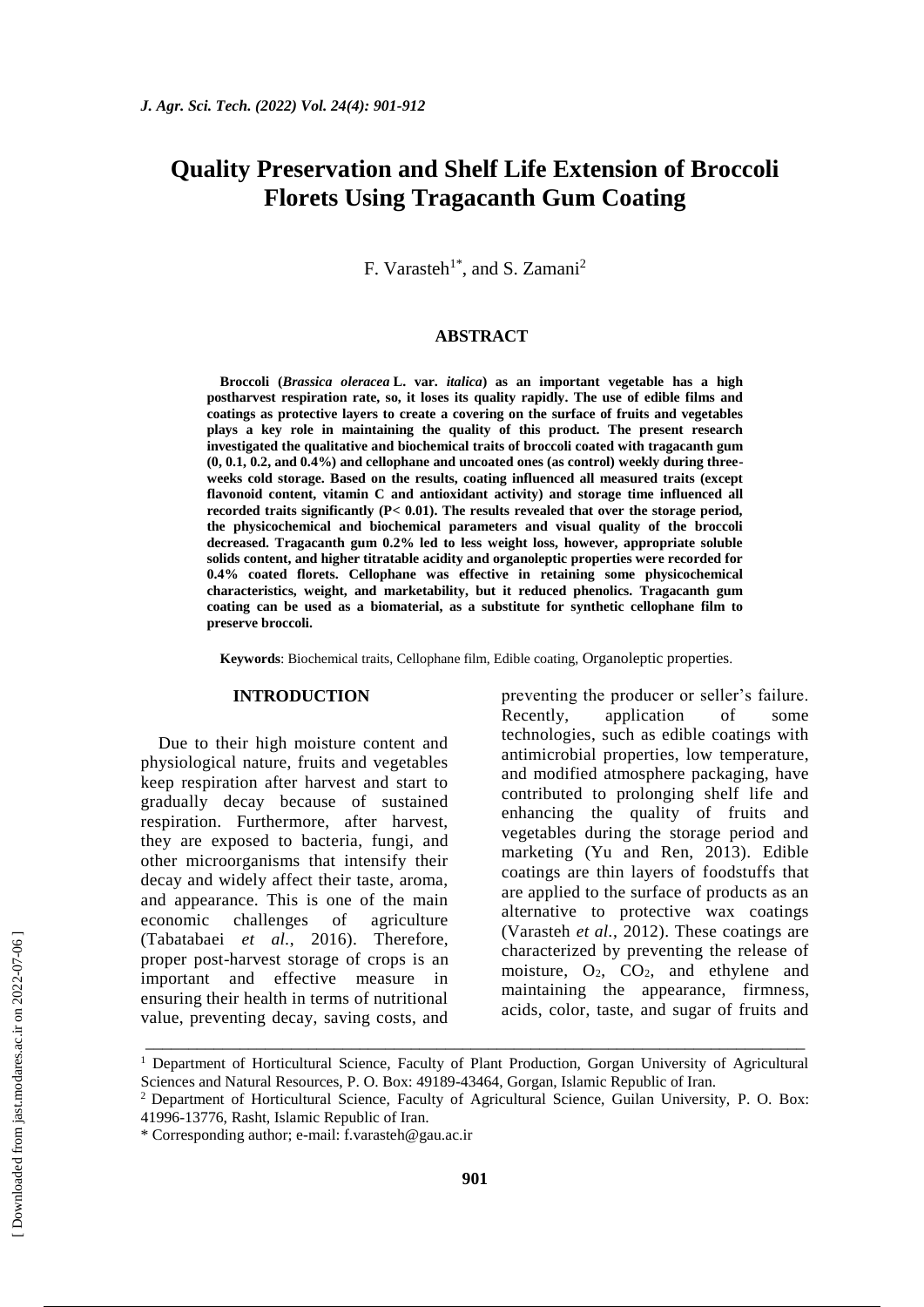

vegetables by controlling their respiration process, thereby extending their shelf-life. Edible coatings may be made of polysaccharides, proteins, lipids, or a combination of them and are applied on whole and fresh-cut fruits and vegetables (Raghav *et al.*, 2016).

Tragacanth gum (dried secretions from *Astragalus* species) is an edible coating of polysaccharide origin and a non-uniform and highly branched hydrophilic carbohydrate that produces sugars like D-galactose, D-galacturonic acid, D-xylose, L-arabinose, L-fructose, and L-rhamnose after acidic hydrolysis. Tragacanth consists of two main components – bassorin and tragacanthin. Bassorin accounts for 60-70% of the total gum and is capable of swelling and forming a gel. The properties of tragacanth gum are highly related to bassorin (Ahmadi Gavlighi, 2012). A study on red pepper, revealed that tragacanth and *Aloe vera* gel coatings exhibited better performance and delayed changes in color and firmness. It was also stated that samples coated with tragacanth gum lost their moisture more slowly than the uncoated samples (Mohebbi *et al.*, 2012).

Broccoli (*Brassica oleracea* L. var. *italica*) is an important vegetable from the family Brassicaceae that is medicinally valuable due to its high content of minerals, organic matter, and vitamins. Polyphenols of broccoli, which have high antioxidant activity, can be very strong scavengers of oxygen free radicals (Koh *et al.*, 2009; Lemoine *et al.*, 2010). Since broccoli loses its quality rapidly after harvest due to a high respiration rate, its post-harvest respiration should be controlled by suitable technologies and methods in order to supply it to the market in good quality. Therefore, this study aimed to evaluate the effect of tragacanth gum-based edible coating on the physicochemical and biochemical properties of broccoli florets during cold storage.

## **MATERIALS AND METHODS**

## **Plant Materials and Experimental Design**

To explore the impact of tragacanth gumbased edible coating and storage time on quality and biochemical characteristics of broccoli (*Brassica oleracea* L. var. 'Italica'), a factorial experiment was conducted on the basis of a completely randomized design with six coating treatments and four storage times, in three replications. The study was carried out at the Horticulture Sciences Laboratory, Gorgan University of Agriculture Sciences and Natural Resources, Iran, during 2017-2018. First, green uniform inflorescences of broccoli were harvested fresh from a commercial farm and were immediately transferred to the laboratory to avoid the loss of moisture and quality. Then, the samples that were intact, non-infested, and uniform in size, color, and texture were selected. Tragacanth gum powder (Food Grade) was procured by Giah Essence Phytopharm Co., Gorgan, Iran. To prepare tragacanth gum coating solutions at 0.1, 0.2, and 0.4% (w/v), 0.1, 0.2 and 0.4 g of tragacanth gum powder was dissolved in 50 mL distilled water. The solutions were stirred over low heat (40°C) for 60 minutes on a magnetic stirrer/hot plate. After cooling down to 20°C, glycerol monostearate (1.0%) (Sigma) was added as a plasticizer and the solution was made to 100 mL final volume using distilled water. Broccoli florets were dipped in each concentration of tragacanth gum coating solution (0, 0.1, 0.2, and 0.4%) for 3 minutes and the coating solution was applied uniformly on the whole surface. Some untreated samples were also covered by cellophane. The uncoated samples were considered as control. Then, the samples were stored at 4±1ºC and 90±5 relative humidity and their physicochemical and biochemical traits were recorded weekly for 21 days.

#### **Assessed Traits**

The weight loss percentage of broccoli was measured by Equation (1) as follows: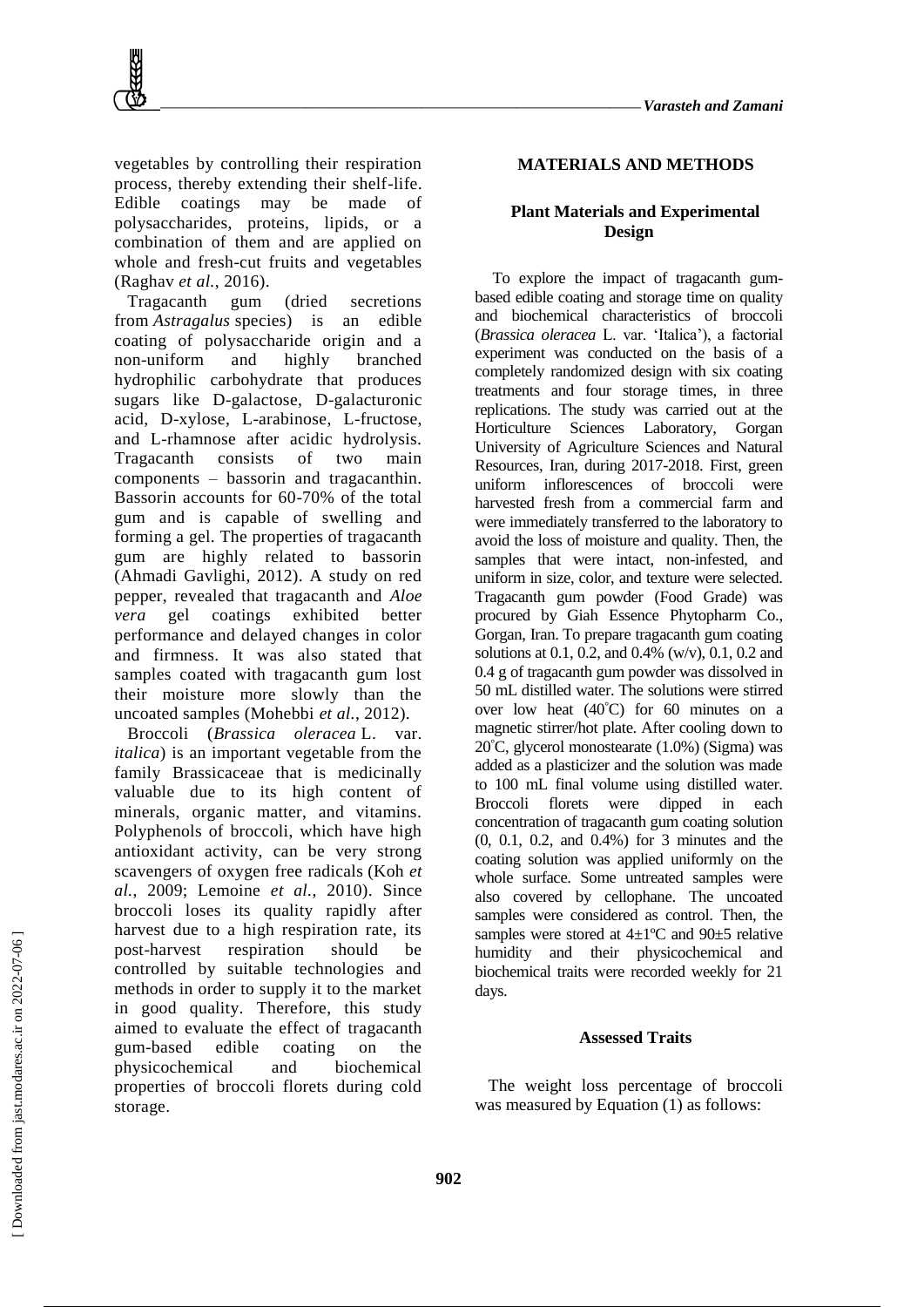Weight loss percentage=  $[(weight on day)]$ 0–Weight on day *x*)/Weight on day 0]×100 (1)

Where,  $x=$  after 7, 14, and 21 days.

Soluble Solid Content (SSC) was measured with a digital refractometer and expressed in percent. Titratable Acidity (TA) percent was determined with 0.1N NaOH in the presence of phenolphthalein reagent based on citric acid. The flavor index was calculated as the ratio of SSC to TA. Vitamin C content of the plant samples was calculated by the titration method with the 2,6-dichloroindophenol reagent in mg per 100 g sample weight (Varasteh *et al.*, 2017). To determine total phenol, flavonoid, and antioxidant activity, methanol extract of the plant was used at a 1:10 ratio (1 g plant+10 mL 80% methanol). Total phenol was determined by the Folin-Ciocalteu reagent in mg Gallic Acid Equivalent (GAE) per g Fresh Weight (FW). The absorbance of the samples was recorded at 765 nm (Slinkard and Singleton, 1977). Flavonoid content was estimated by the chloride aluminum method in mg Quercetin Equivalent (QE) per g FW. The absorbance was recorded at 415 nm (Chang *et al.*, 2002). To assess antioxidant capacity, DPPH free radicals inhibition percent was measured by reading absorbance of samples at 517 nm and then, calculating Equation (2) (Boudet, 2007).

Free radicals inhibition percent= [(Ac- $\text{As})/\text{Ac} \times 100$  (2)

Where, As= Absorbance of the sample; Ac= absorbance of the control.

The organoleptic properties of the broccoli, e. g. color (yellow to green), aroma (strong off flavor to normal), texture (very soft to crisp), and overall marketability were assessed by 10 panelists on a scale from 1, for the least quality, to 5, for the highest quality. Then, the 12-point hedonic sensory tests were performed and the results were checked based on the overall selectivity (Ghazizadeh and Razeghi, 1998).

#### **Statistical Analysis**

The obtained data were subjected to twoway Analysis Of Variance (ANOVA) using SAS software version 9.2. The Least Significant Difference (LSD) values were calculated for mean comparisons.

## **RESULTS AND DISCUSSION**

#### **Weight Loss Percentage**

Postharvest weight variation of fruits and vegetables is mainly related to water loss during metabolic processes including respiration and transpiration. These processes both are influenced by storage conditions (Abebe *et al.*, 2017). Indeed, weight loss reflects how produce is managed and maintained. Moisture loss can result in wrinkling and shriveling and, finally, the decline of marketability. However, approaches like packaging can contribute to retaining the internal moisture of produce and hinder its weight loss (Ashournezhad and Ghasemnezhad, 2012). Likewise, edible films and coatings can create an inhibitory layer that is semi-permeable to gases and water vapor and reduce respiration, enzymatic browning, and water loss, thereby extending the shelf life of freshly cut products (Raghav *et al.*, 2016). The weight loss percentage was increased significantly by storage time for all treatments. In our study, the highest weight loss (44%) was related to the uncoated samples (control) on day 21 of the storage, but it was not significantly different from that of the 0% gum-treated samples on day 21 (42%). The use of cellophane and 0.2 and 0.4% tragacanth gum influenced broccoli weight retention positively, differing from the uncoated treatment significantly (Figure 1). Various studies have reported that coatings and packages help retain water content significantly versus uncoated samples. It was reported about the effectiveness of edible coatings that tragacanth gum-coated peppers lost 16.15% of their moisture, whereas the weight loss in the uncoated samples was 26.80% (Mohebbi *et al.*, 2012). These results are consistent with our findings.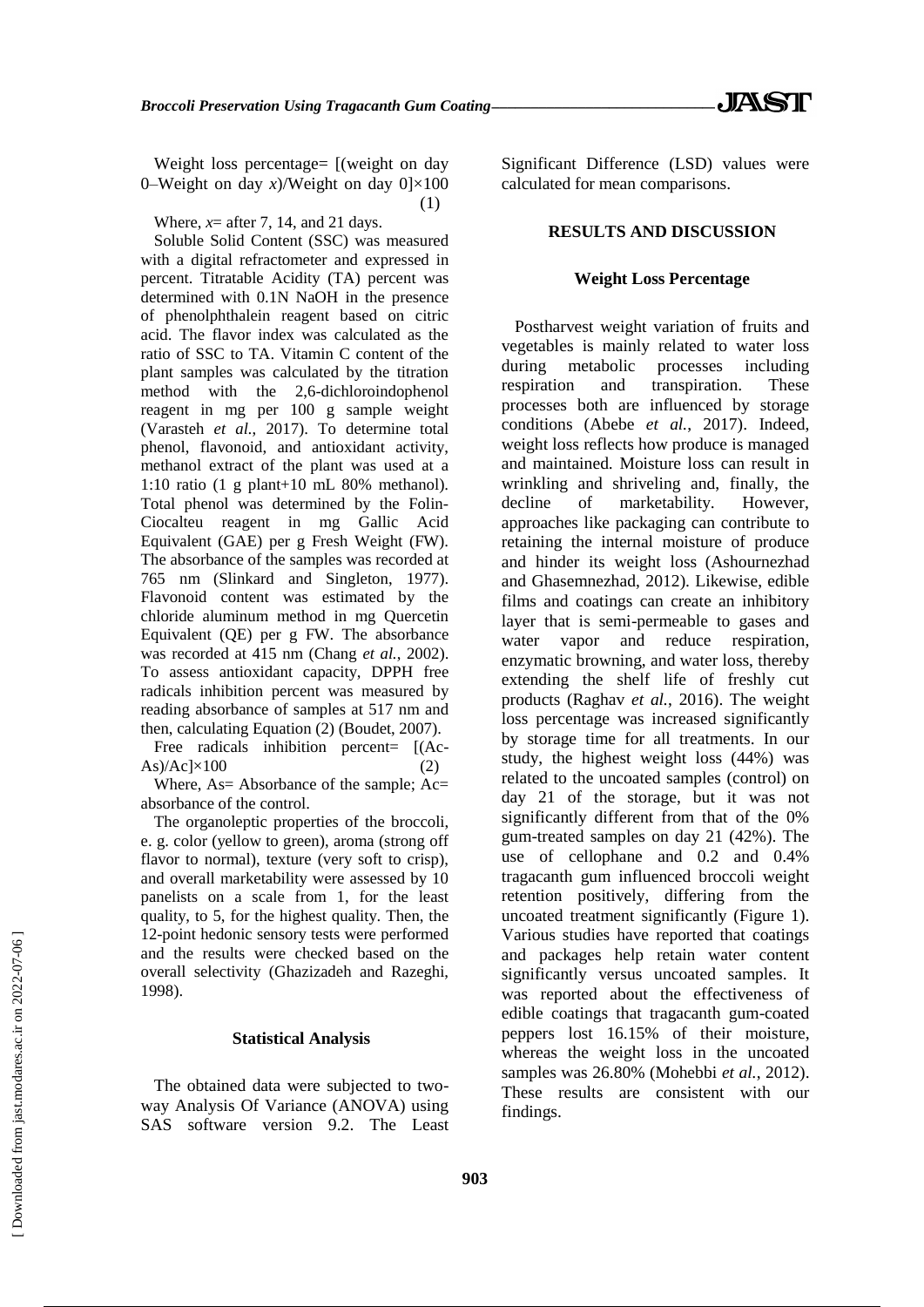

**Figure 1.** Effect of tragacanth gum coating (%) on broccoli florets weight loss (%) stored for 21 days at 4<sup>°</sup>C.

#### **Soluble Solids Content (SSC)**

SSC is an important qualitative feature that should be considered with regard to consumer acceptance. SSC decline is related to the reduction of carbohydrates and pectins, partial hydrolysis of proteins, and the decomposition of glycosides to its subunits and their consumption during respiration (Athmaselvi *et al.*, 2013). As is evident in Table 1, the highest SSC (3%) was observed in the samples of day 0. As the storage time extended, the treatments exhibited a descending trend of SSC. The lowest SSC was 1% for the control samples on day 21. Coatings create a good semipermeable conditions on produce and change its internal atmosphere, thereby reducing respiration and decomposition by oxygen molecules. The decline of respiration reduces the synthesis and consumption of metabolites and, consequently, increases SSC (Yaman and Bayoindirli, 2002; Varasteh *et al.*, 2017). Over time, the SSC of cucumbers decreased, but the use of chitosan and lemongrassbased edible coatings increased SSC versus the uncoated samples (Omoba and Onyekwere, 2016). According to

Hassanpour (2015), aloe vera coating was more effective in maintaining SSC because lower permeability resulted in lower respiration rate and influenced the metabolism of raspberries during the storage. Ali *et al*. (2010) reported that the use of 15% gum arabic retarded SSC variation versus the uncoated fruits, which is similar to our findings.

## **Titratable Acidity (TA)**

TA is used as an indicator of maturity in the form of acid reduction during crop maturation. Organic acids sharply decline after harvest. This reduction during the maturing or postharvest period is related to the involvement of acids in respiration and their conversion to sugars (Takahashi and Kakehi, 2010). The lowest titratable acidity was 0.12%, observed on the first day of the experiment. The acidity of the broccoli was increased over storage time and the samples treated with tragacanth gum and cellophane covering exhibited more titratable acidity compared to the uncoated samples. It seems the amount of dry matter in the fresh weight of the product increase due to water loss during storage, which is probably the reason for the increase in some substances during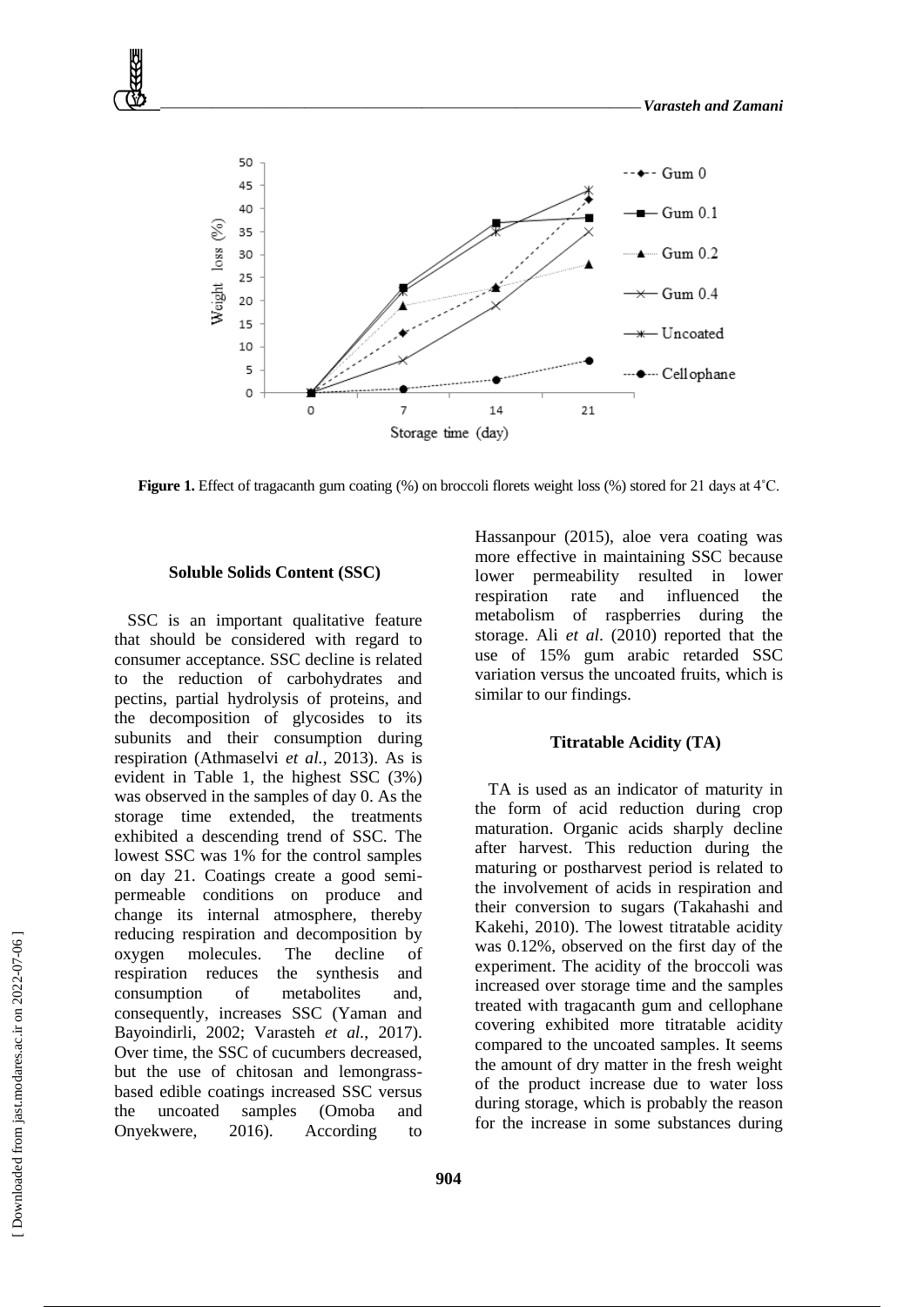| Coating            | Storage          | <b>SSC</b>        | TA                | Flavor            | Vitamin C           | Antioxidant  |
|--------------------|------------------|-------------------|-------------------|-------------------|---------------------|--------------|
|                    | time             | (% )              | $(\%)$            | index             | $(mg 100 g^{-1}FW)$ | activity (%) |
| Uncoated (Control) | $\overline{0}$   | 3a                | 0.12c             | 25.71 a           | 126.67 ab           | 80 ab        |
|                    | 7                | 2.1c              | 0.35a             | 6.14 c-e          | 150a                | 72 b-е       |
|                    | 14               | 1.5 df            | 0.23 <sub>b</sub> | 6.43 cd           | $100 \text{ cd}$    | $62$ c-f     |
|                    | 21               | 1 <sub>g</sub>    | 0.23 <sub>b</sub> | 4.29 hi           | 60 f                | 61 c-f       |
| Gum (0) (Water)    | $\boldsymbol{0}$ | 3a                | 0.12c             | 25.71 a           | 126.67 ab           | $80$ ab      |
|                    | $\overline{7}$   | 2.4 <sub>bc</sub> | 0.35a             | 6.86c             | 150a                | 95 a         |
|                    | 14               | 1.5 df            | 0.23 <sub>b</sub> | 6.43 cd           | 70ef                | 53 f         |
|                    | 21               | 1.7d              | 0.35a             | 4.86 e-i          | 53 f                | 35 g         |
| Gum (0.1%)         | $\boldsymbol{0}$ | 3a                | 0.12c             | 25.71 a           | 126.67 ab           | $80$ ab      |
|                    | 7                | 1.5 df            | 0.27 <sub>b</sub> | $5.71 c-g$        | 143.33 ab           | 75 bc        |
|                    | 14               | 1.5 df            | 0.23 <sub>b</sub> | 6.43 cd           | 53.33 f             | $65 b-f$     |
|                    | 21               | 1.4 df            | 0.35a             | 4i                | 63.33 f             | 58 d-f       |
| Gum (0.2%)         | $\boldsymbol{0}$ | 3a                | 0.12c             | 25.71a            | 126.67 ab           | $80$ ab      |
|                    | 7                | 2.5 <sub>b</sub>  | 0.23 <sub>b</sub> | 10.71 b           | 120 <sub>bc</sub>   | 58 c-f       |
|                    | 14               | 1.4 df            | 0.23 <sub>b</sub> | $6c-f$            | $100 \text{ cd}$    | 74 b-d       |
|                    | 21               | $1.3 e-g$         | 0.23 <sub>b</sub> | 5.57 c-h          | 65f                 | $67b-f$      |
| Gum (0.4%)         | $\boldsymbol{0}$ | 3a                | 0.12c             | 25.71a            | 126.67 ab           | 80 ab        |
|                    | $\overline{7}$   | 2.3 bc            | 0.23 <sub>b</sub> | 9.86 <sub>b</sub> | 100 cd              | 57 ef        |
|                    | 14               | 1.5 df            | 0.23 <sub>b</sub> | 6.43 cd           | $100 \text{ cd}$    | 73 b-e       |
|                    | 21               | 1.6 de            | 0.35a             | $4.57$ g-i        | 60 f                | 58 d-f       |
| Cellophane film    | $\boldsymbol{0}$ | 3 a               | 0.12c             | 25.71a            | 126.67 ab           | 80 ab        |
|                    | 7                | 2.4 bc            | 0.39a             | 6.29 cd           | 93.33 de            | 69 b-e       |
|                    | 14               | $1.2$ fg          | 0.23 <sub>b</sub> | 5.14 d-i          | 133.33 ab           | $60c-f$      |
|                    | 21               | $1.5$ d-f         | 0.35a             | $4.64 f - i$      | 60 f                | 69 b-e       |

**Table 1.** Mean comparison of physicochemical and biochemical properties of broccoli under the influence of coating and storage time.*<sup>a</sup>*

*a* Means in the column with the same letter are not significantly different ( $P \le 0.05$ ).

this period. In addition, probably, by modifying internal atmosphere, coating caused decrease in usage of sugars and organic acids due to reduction of respiration and metabolism. It is reported that 25-µm cast polypropylene and 25-µm biaxially oriented polypropylene films resulted in the accumulation of TA in button mushrooms (Aminzadeh *et al.*, 2014). Hassanpour (2015) reported that the aloe vera gel coating was effective in preserving the TA of raspberries during storage time.

## **Flavor Index (SSC/TA)**

Flavor index, i.e. the ratio of sugars to acids (SSC/TA), determines taste and flavor. The preservation of flavor and taste is related to the control of water loss and the reduction of respiration, which are influenced by pre-harvest and post-harvest factors. As a result, consumption of stored substances, e.g. organic acids, is inhibited and the nutritional quality of the produce is kept at an optimal level (Robert, 2005). The flavor index decreased over storage time and the highest flavor index (25.71) was observed in all treatments at the beginning of the experiment (Table 1). Gum coatings and cellophane caused lower flavor index changes during storage. The use of edible coatings and packaging films around the produce hinders moisture evaporation and the shriveling of the produce by creating a saturated atmosphere. Since these coatings are impermeable to  $O_2$  and  $CO_2$  molecules, they create a modified atmosphere around the produce (fruits and vegetables) and this reduces respiration and delays aging and softening (Raghav *et al.*, 2016).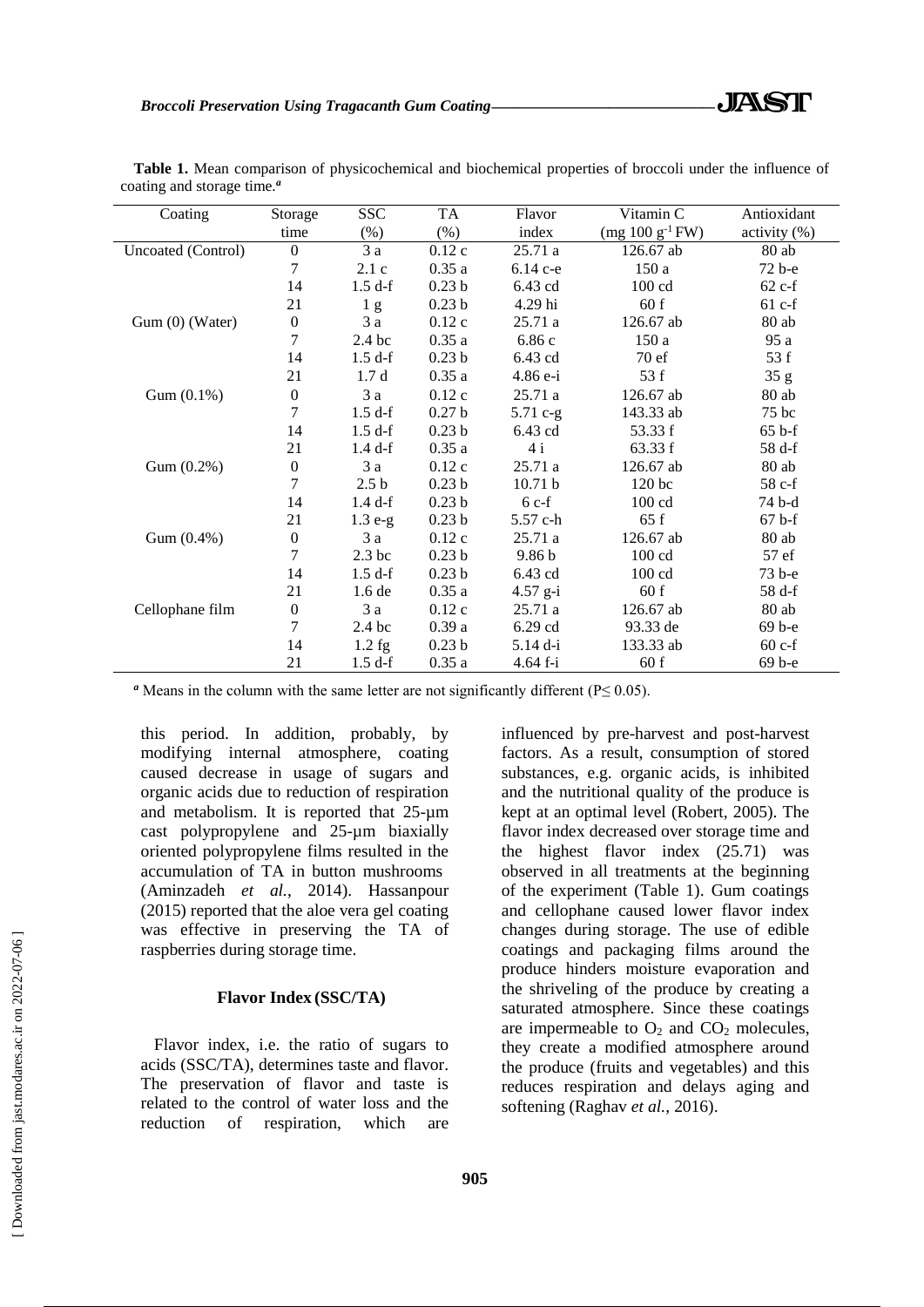## **Ascorbic Acid (Vitamin C)**

Ascorbic acid is of crucial importance for nutritional value, but it is very susceptible to decomposition by oxidation (Shivashankara *et al.*, 2004). The amount of ascorbic acid decreases or increases over storage time depending on storage conditions and treatments. The ascorbic acid content decreased over the storage period in all packaging and storage treatments, but the rate of decline was lower in the packaged samples than in the control (Oke *et al.*, 2012) Over storage time, vitamin C content decreased, but the samples coated with cellophane performed better in vitamin C preservation from day 7 on (Table 1). The ascorbic acid content of loquat fruit decreased at the end of the storage time, but cellophane film inhibited its sharp decline. This may be related to lower rates of respiration and ethylene synthesis during storage (Ashournezhad and Ghasemnezhad, 2012). In our study, Tragacanth gum at a rate of 0.2 and 0.4% also gave an optimal result for vitamin C preservation. Similarly, it was reported that ascorbic acid decreased during storage, but aloe vera gel coating retarded the decline of ascorbic acid of pineapples (Adetunji *et al.*, 2012). Ali *et al*. (2010) reported that gum arabic has antioxidant activities so that it increases antioxidant capacity and prevents the decline of vitamin C. Phenolic compounds present in the tragacanth gum exuded from the plant are responsible for its effective free radical scavenging, and antioxidant and antibacterial activities (Ghasemi Pirbalouti and Imaniyan-Fard, 2016).

## **ANTIOXIDANT ACTIVITY**

Antioxidants are involved in scavenging Reactive Oxygen Species (ROS) produced during aging, so, their level goes down on the first days of storage, but ROS synthesis in vegetables exposed to different biotic stresses and those stored exceeds the

antioxidant capacity of cells and this injures the cells and reduces antioxidant compounds. It has been reported that phenolic compounds are a key factor effective in antioxidant activity (Lemoine *et al.*, 2010). In this research, the samples had 80% antioxidant activity on the first day, but it declined over time. Although the samples treated with 0% gum exhibited an increased antioxidant activity (95%) on day 7, this parameter started to decrease from the next day so that the lowest antioxidant activity (35%) was recorded by the samples treated with 0% gum on day 21. The samples coated with gum (0.1, 0.2%, and 0.4%) and cellophane showed a decrease in their antioxidant activity, but this decline happened at a slower rate (Table 1). The antioxidant capacity of loquat increased slightly at the beginning of the storage period, but then decreased until the end of storage. However, the antioxidant capacity was significantly higher in the fruits coated with cellophane than in the control. This coating preserved antioxidant compounds and prevented loquats' loss of nutritional value during storage (Ashournezhad and Ghasemnezhad, 2012). Researchers studied the antioxidant capacity of mangos before and after the storage period and found that their antioxidant capacity did not change for 20 days in the storage, but then, it started to decline (Shivashankara *et al.*, 2004)

### **Total Phenol Content**

As depicted in Figure 2-A, the highest total phenol content was  $0.567$  mg g<sup>-1</sup> FW observed in the samples treated with 0.4% Tragacanth gum, and the lowest was 0.432 mg  $g^{-1}$  FW related to the cellophane. Phenolic compounds play a key role in the shelf life of horticultural produce as they make products resistant to different postharvest quality-reducing factors and edible coatings application increases phenolic compounds (Abebe *et al.*, 2017). The total phenol content increased during storage and the highest was observed on day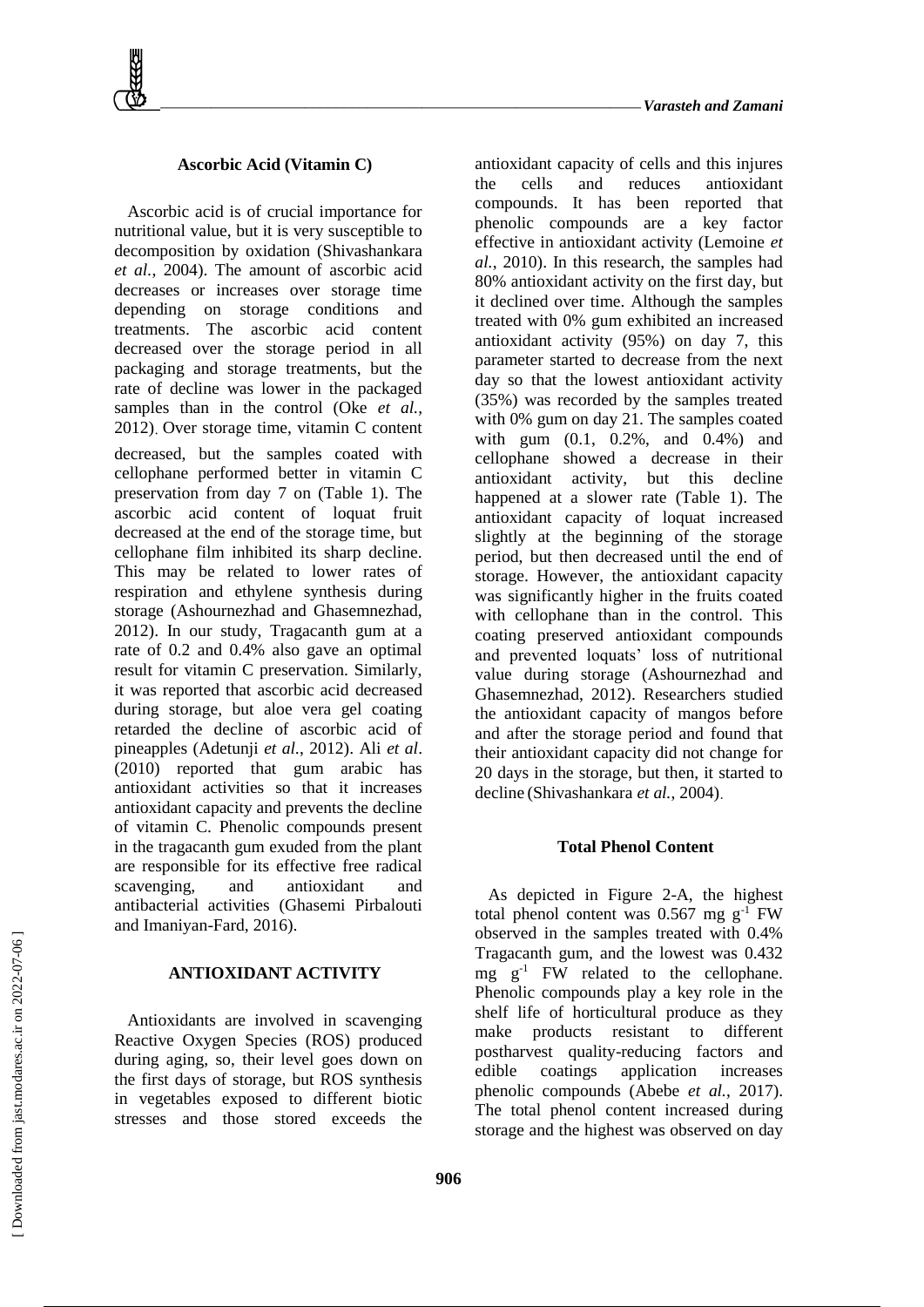21 (0.646 mg  $g^{-1}$  FW) (Figure 2-B). It is reported that total phenol increased in coated lettuce leaves during storage by the postharvest accumulation of phenol content due to crashing, water loss, and leaf tissue breaking (Rivera *et al.*, 2006). These results support our findings.

#### **Total Flavonoid Content**

Flavonoids are important secondary metabolites that play a significant role in reducing oxidative stress due to their antioxidant activity. Flavonols, flavones, flavanone, and anthocyanins are primary flavonoids in fruits and vegetables (Ignat *et al.*, 2011). Flavonoid content increased until day 14, after which it started to decline and the minimum amount was 0.237 mg  $g^{-1}$  FW observed on day 0 (Figure 3). Over storage time, the flavonoid content of grapes decreased, but the samples treated with 130 and 140 mg chitosan preserved flavonoids so that their flavonoid content was higher than the control (Ahmed *et al.*, 2018). It has been reported that tomatoes coated with carnauba edible coating exhibited longer shelf life and higher flavonoid content (Dávila-Aviña *et al.*, 2014). Strawberries coated with 2% chitosan had more flavonoids than the control (Petriccione *et*  *al.*, 2015).

#### **Organoleptic Properties Evaluation**

The best appearance in terms of the color index was observed in the broccoli heads coated with cellophane (score 5) followed by those coated with 0.4% gum (score 4.6). The samples treated with 0.1% gum were scored the lowest (score 2) in color quality (Figure 4). Color is an essential appearance parameter that is influenced by chemical, biochemical, microbiological, and physical changes that happen during development and maturing and after harvest. Plastic covering retards color changes due to a combined impact on increasing moisture and changing atmospheric composition. Color change may be associated with chlorophyll degradation when chlorophyll pigments are bleached by radiation and oxygen. Enzymatic destruction of chlorophyll may also happen (Pathare *et al.*, 2013).

Assessment of broccoli aroma showed that the aroma score was the highest (4.6) in the control followed by those coated with cellophane and 0.4% gum (4.4). The lowest score was 2.8 related to 0.1% gum (Figure 4). Flavor and aroma are two important marketability features that make the product look attractive to customers. Fruits and



Figure 2. Effect of tragacanth gum coating (%) (A) and storage time (B) on total phenol of broccoli florets stored for 21 days at 4˚C.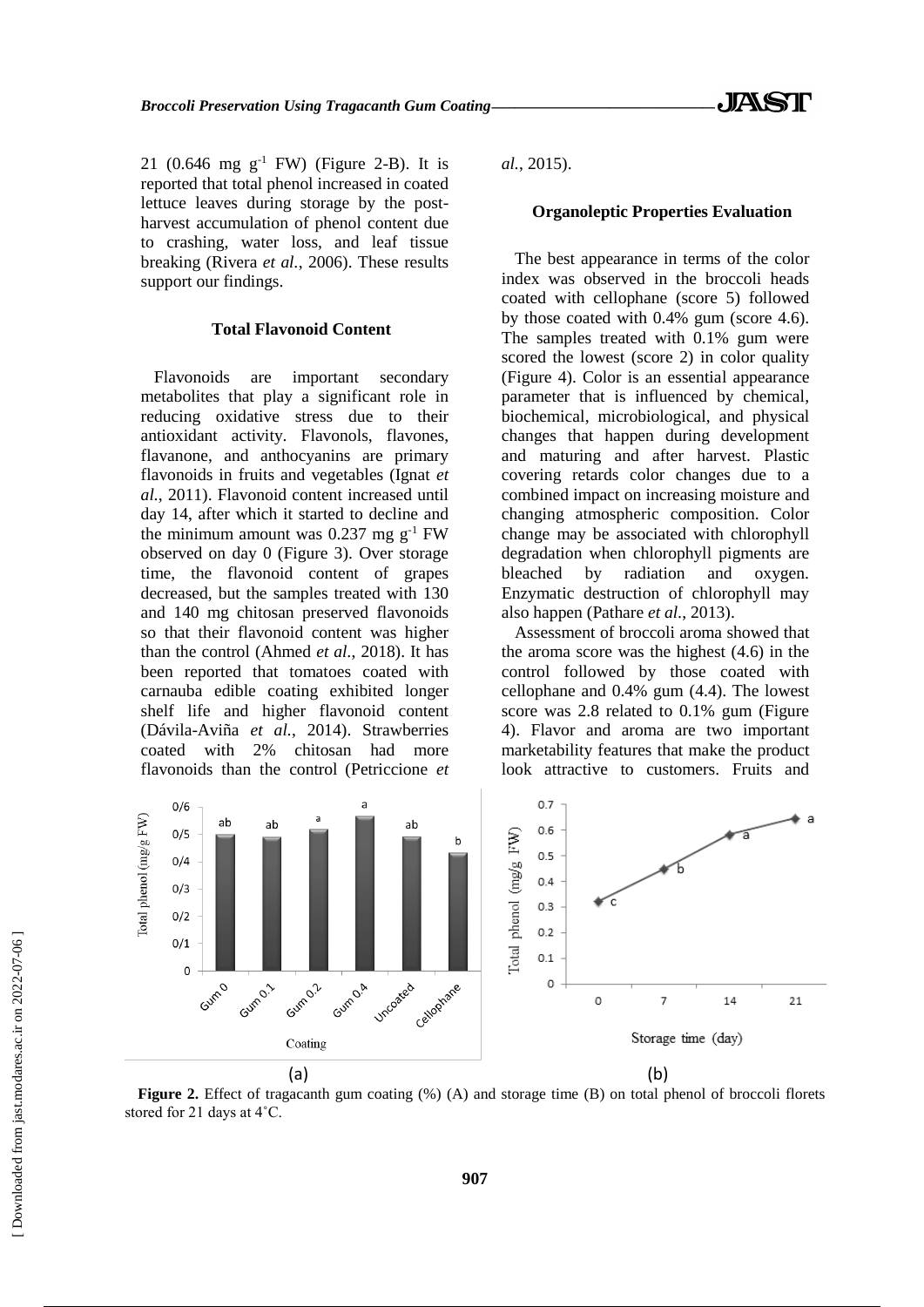

Storage time (day)

Figure 3. Effect of storage time on total flavonoids of broccoli florets stored for 21 days at 4°C.

vegetables partially lose their aroma and flavor during long-term storage. By considering product metabolism and using various storage methods, chemical reactions that cause undesirable changes in aroma and flavor can be retarded in long-term storage or can be decelerated. The use of coatings and packages is also a key factor in protecting fruits and vegetables. Coating highly perishable agricultural products is a conventional way that reduces the rate of degradation of qualitative features such as texture firmness, aroma, flavor, and sensory characteristics and the rate of microbial growth by reducing their loss of moisture

and respiration (Bifani *et al.*, 2007).

According to Figure 4, the samples coated with cellophane scored the best (5) in firmness followed by those treated with 0.4% gum (3.2). Firmness is a key factor determining the shelf life and marketability of fresh produce. Compared to the control, firmness of fruits coated with polymer was maintained better during cold storage, and it declined more gradually. The higher firmness of the coated samples may be related to the inhibitory activity of the coating substances that prevent water loss, thereby increasing water content and turgidity of the fruit tissue. Also, coatings



**Figure 4.** Organoleptic properties of tragacanth gum coated (%) broccoli florets stored for 21 days at 4˚C.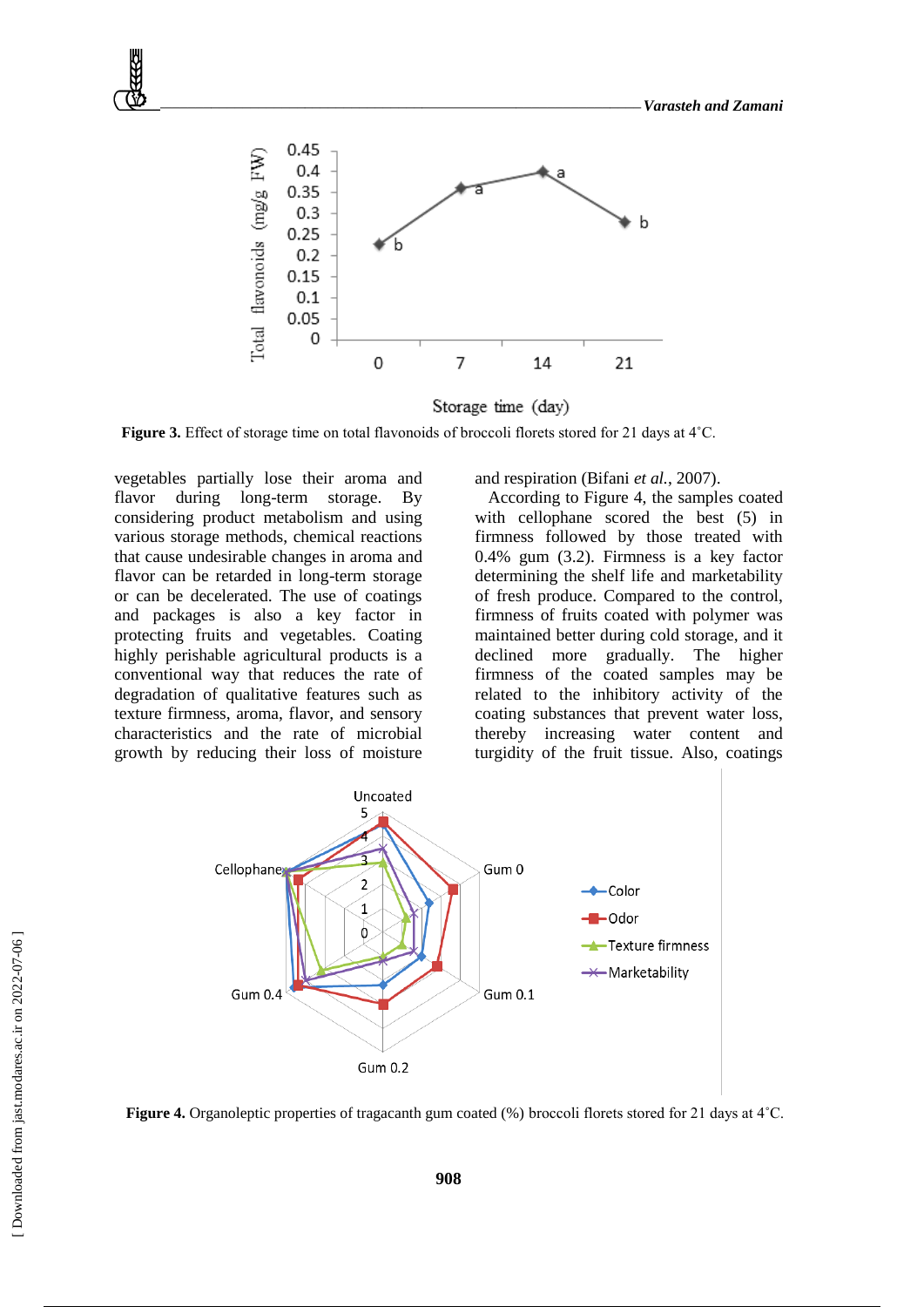can reduce the activity of cell-walldegrading enzymes that are responsible for tissue softening (No *et al.*, 2007). Better preservation of firmness has been reported for cherries and nectarines coated with aloe vera gel. Also, coating of peppers with Tragacanth gum contributed to controlling moisture loss from the fruit tissue and preserving its firmness versus the control (Mohebbi *et al.*, 2012).

The samples coated with cellophane scored the best (5) in general appearance quality and marketability. The next rank was for those coated with 0.4% gum (4). Appearance is a qualitative factor that can be assessed by sensory tests. Storage of fruits and vegetables with packaging coatings and films helps their quality retention and increases their shelf life, which results in a decrease in the rate of chemical reactions and the growth of pathogenic microorganisms (Ozturk *et al.*, 2016).

Jafari *et al*. (2018) stated that trehalose and *Artemisia sieberi* essential oil edible coatings improved some sensory and visual features of tomatoes including color, aroma, texture, and flavor, while they did not adversely affect the general acceptance, such that, 10 days after storage, the coated samples showed more optimal firmness, appearance, and marketability. These findings are similar to our results.

#### **CONCLUSIONS**

In conclusion, the results revealed the physicochemical traits and sensory features of broccoli florets affected by tragacanth gum-based edible coating and cellophane over a 21-day storage period. Although the uncoated treatments showed an increase in some traits, they were less marketable than the other treatments due to high weight loss, and shriveling. Among different rates of tragacanth gum, 0.2 and 0.4% outperformed the others.

Tragacanth gum at 0.2% led to less weight loss, though appropriate soluble solids content, titratable acidity, color, texture, aroma, and marketability, and higher content of antioxidants such as phenolic compounds were recorded for 0.4% coated florets.

The conventional cellophane coating of the broccoli florets preserved some physicochemical parameters, visual quality, weight, and their marketability, but the amount of antioxidant biochemical compounds, e.g., the invaluable compounds of phenols, did not increase acceptably and even decreased in some cases. In addition to the postharvest preservative treatments (e.g., coating films), the factor of storage time is also very effective for product quality. In this experiment, physicochemical and biochemical parameters and visual quality of the broccoli decreased over time. Although some traits, like TA and total phenol content, increased over time, the storage of broccoli for 7-14 days performed better in retaining internal traits and marketability. However, the effect of storage time on the other quality parameters needs to be assessed. Overall, tragacanth gum coating can be used as a biomaterial to substitute synthetic cellophane film to preserve broccoli.

### **ACKNOWLEDGEMENTS**

We would like to thank Gorgan University of Agriculture Sciences and Natural Resources of Iran for providing facilities and financial support. The assistance of Eng. Shiva for providing broccoli is acknowledged.

### **REFERENCES**

- 1. Abebe, Z., Tola, Y. B. and Mohammed, A. 2017. Effects of Edible Coating Materials and Stages of Maturity at Harvest on Storage Life and Quality of Tomato (*Lycopersicon esculentum* Mill.) Fruits. *Afr. J. Agr. Res.,* **12:** 550-565.
- 2. Adetunji, C. O., Fawole, O. B., Arowora, K. A., Nwaubani, S. I., Ajayi, E. S., Oloke, J. K., Majolagbe, O. M., Ogundele, B. A., Aina, J. A. and Adetunji, J. B. 2012. Effects

 [\[ Downloaded from jast.modares.ac.ir on 2](https://jast.modares.ac.ir/article-23-51199-en.html)022-07-06 ] Downloaded from jast.modares.ac.ir on 2022-07-06]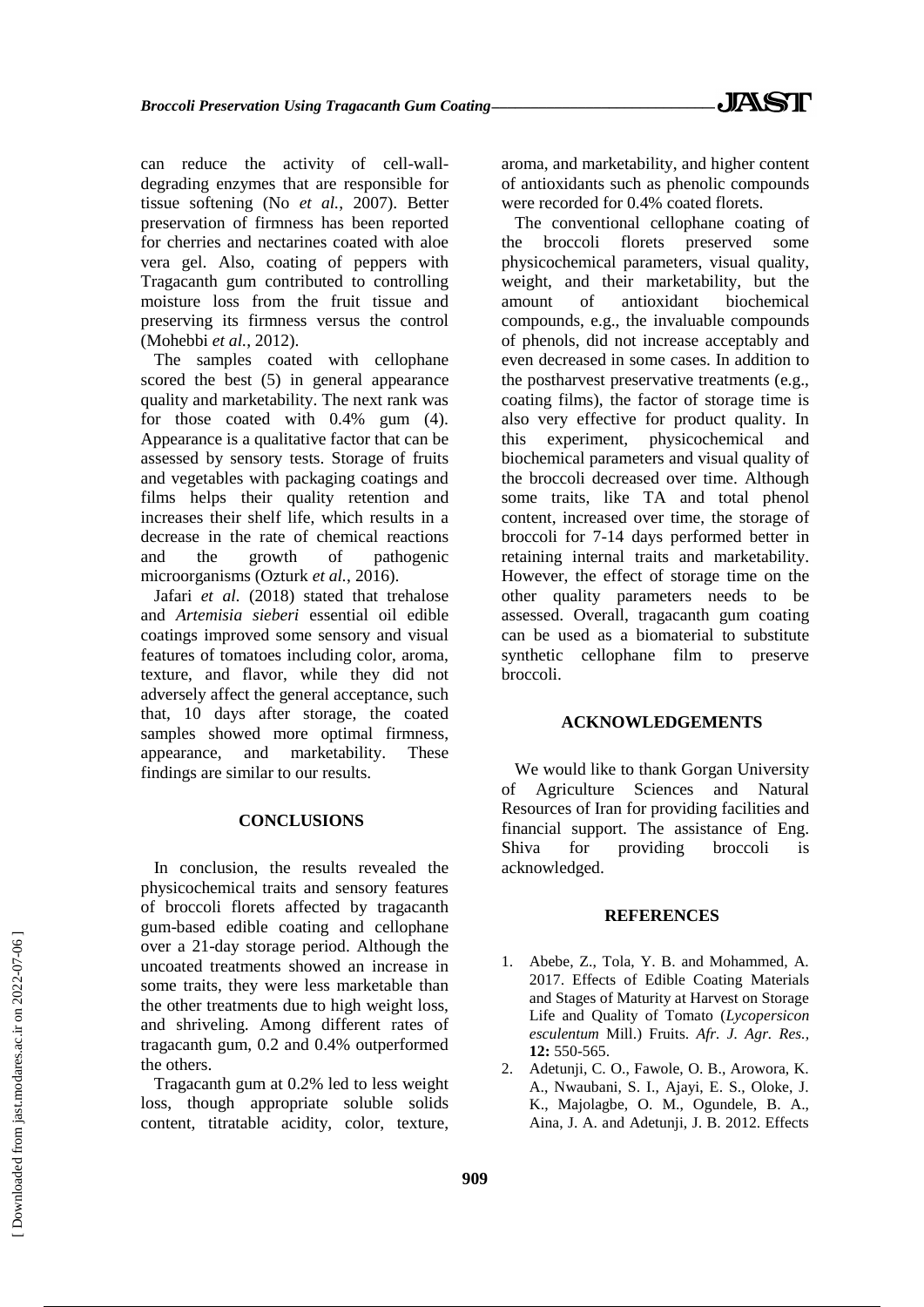of Edible Coatings from Aloe Vera Gel on Quality and Postharvest Physiology of *Ananas comosus* (L.) Fruit during Ambient Storage. *Glob. J. Sci. Front. Res.,* **12:** 37-43.

- 3. Ahmadi Gavlighi, H. 2012. Tragacanth Gum: Structural Composition, Natural Functionality and Enxymatic Conversion as Source of Potential Prebiotic Activity. PhD Thesis, Technical University of Denmark.
- 4. Ahmed, W., Azmat, R., Qayyum, A., Mehmood, A., Khan, S. M., Liaquat, M., Ahmed, S. and Moin, S. 2018. The Role of Chitosan to Prolong the Fresh Fruit Quality during Storage of Grape Fruit cv. Ray ruby. *Pak. J. Bot.,* **50:** 151-159.
- 5. Ali, A., Maqbool, M., Ramachandran, S. and Alderson, P. G. 2010. Gum Arabic as a Novel Edible Coating for Enhancing Shelf-Life and Improving Postharvest Quality of Tomato (*Solanum lycopersicun* L.) Fruit. *Postharvest Biol. Technol.,* **58:** 42-47.
- 6. Aminzadeh, R., Amini, F., Ramin, A. A. and Mobli, M. 2014. The Effect of Different Types of Packaging Films on the Shelf Life of Button Edible Mushrooms. *J. Crop Prod. Process.,* **3:** 233-242.
- 7. Ashournezhad, M. and Ghasemnezhad, M. 2012. Effects of Cellophane-Film Packaging and Cold Storage on the Keeping Quality and Storage Life of Loquat Fruit (*Eriobotrya japonica). Iran. J. Nutr. Sci. Food Technol.,*  **7:** 95-102.
- 8. Athmaselvi, K. A, Sumitha, L. P. and Revathy, B. 2013. Development of *Aloe vera* Based Edible Coating for Tomato. *Internatl. Agrophys.,* **27:** 369-375.
- 9. Bifani, V., Ramírez, C., Ihl, M., Rubilar, M., García, A. and Zaritzky, N. 2007. Effects of Murta (*Ugni molinae* Turcz) Extract on Gas and Water Vapor Permeability of Carboxy Methyl Cellulose-Based Edible Films. *LWT-Food Sci. Technol.,* **40:** 1473-1481.
- 10. Boudet, A. M. 2007. Evolution and Current Status of Research in Phenolic Compounds. *Phytochem.,* **68:** 2722-2735.
- 11. Chang, C. C., Yang, M. H., Wen, H. M. and Chern, J. C. 2002. Estimation of Total Flavonoid Content in Propolis by Two Complementary Colorimetric Methods. *J. Food Drug Anal.*, **10:** 178-182.
- 12. Dávila-Aviña, J. E., Villa-Rodríguez, J. A., Villegas-Ochoa, M. A., Tortoledo-Ortiz, O., Olivas, G. I., Ayala-Zavala, J. F. and González-Aguilar, G. A. 2014. Effect of Edible Coatings on Bioactive Compounds

and Antioxidant Capacity of Tomatoes at Different Maturity Stages. *J. Food Sci. Technol.,* **51:** 2706-2712.

- 13. Ghasemi Pirbalouti, A. and Imaniyan-Fard, M. 2016. Variation on Bbiological Activity and Phytochemical Characteristics of Gum Tragacanth Exudate from *Astragalus gossypinus* and *A. parrowianus*. *Acta Sci. Pol. Hortorum Cultus,* **15:** 141-152.
- 14. Ghazizadeh, M. and Razeghi, A. R. 1998. *Sensory Methods for Food Evaluation*. National Nutrition and Food Technology Research Institute of Iran, 184 PP.
- 15. Hassanpour, H. 2015. Effect of Aloe Vera Gel Coating on Antioxidant Capacity, Antioxidant Enzyme Activities and Decay in Raspberry Fruit. *LWT - Food Sci. Technol.,* **60:** 495–501.
- 16. Ignat, I., Volf, I. and Popa, V. I. 2011. A Critical Review of Methods for Characterization of Polyphenolic Compounds in Fruits and Vegetables. *Food Chem.,* **126:** 1821–1835.
- 17. Jafari, S., Hojjati, M. and Noshad, M. 2018. Effect of Trehalose Coating Included *Artemisia sieberi* Essential Oil on Some Quantitative and Qualitative Postharvest Characteristics of Cherry Tomato. *Innovative Food Technology (IFT),* **5:** 287- 300.
- 18. Koh, E., Wimalasiri, K. M. S., Chassy, A. W. and Mitchell, A. E. 2009. Content of Ascorbic Acid, Quercetin, Kaempferol and Total Phenolics in Commercial Broccoli. *J. Food Compos. Anal.,* **22:** 637-643.
- 19. Lemoine, M. L., Civello, P. M., Chaves, A. R. and Martıinez, G. A. 2010. Influence of a Combined Hot Air and UV-C Treatment on Quality Parameters of Fresh-Cut Broccoli Florets at 0°C. *Int. J. Food Sci. Technol.,* **45:** 1212–1218.
- 20. Mohebbi, M., Amiryousefi, M. R., Hasanpour, N. and Ansarifar, E. 2012. Employing an Intelligence Model and Sensitivity Analysis to Investigate Some Physicochemical Properties of Coated Bell Pepper during Storage. *Internatl. J. Food Sci. Technol.,* **47:** 299–305.
- 21. No, H. K., Meyers, S. P., Prinyawiwatkul, W. and Xu, Z. 2007. Applications of Chitosan for Improvement of Quality and Shelf Life of Foods: A Review. *J. Food Sci.,*  **72:** 87-100.
- 22. Oke, M., Jacob, J. K. and Paliyath, G. 2012. Biochemistry of Fruit Processing. 28. In: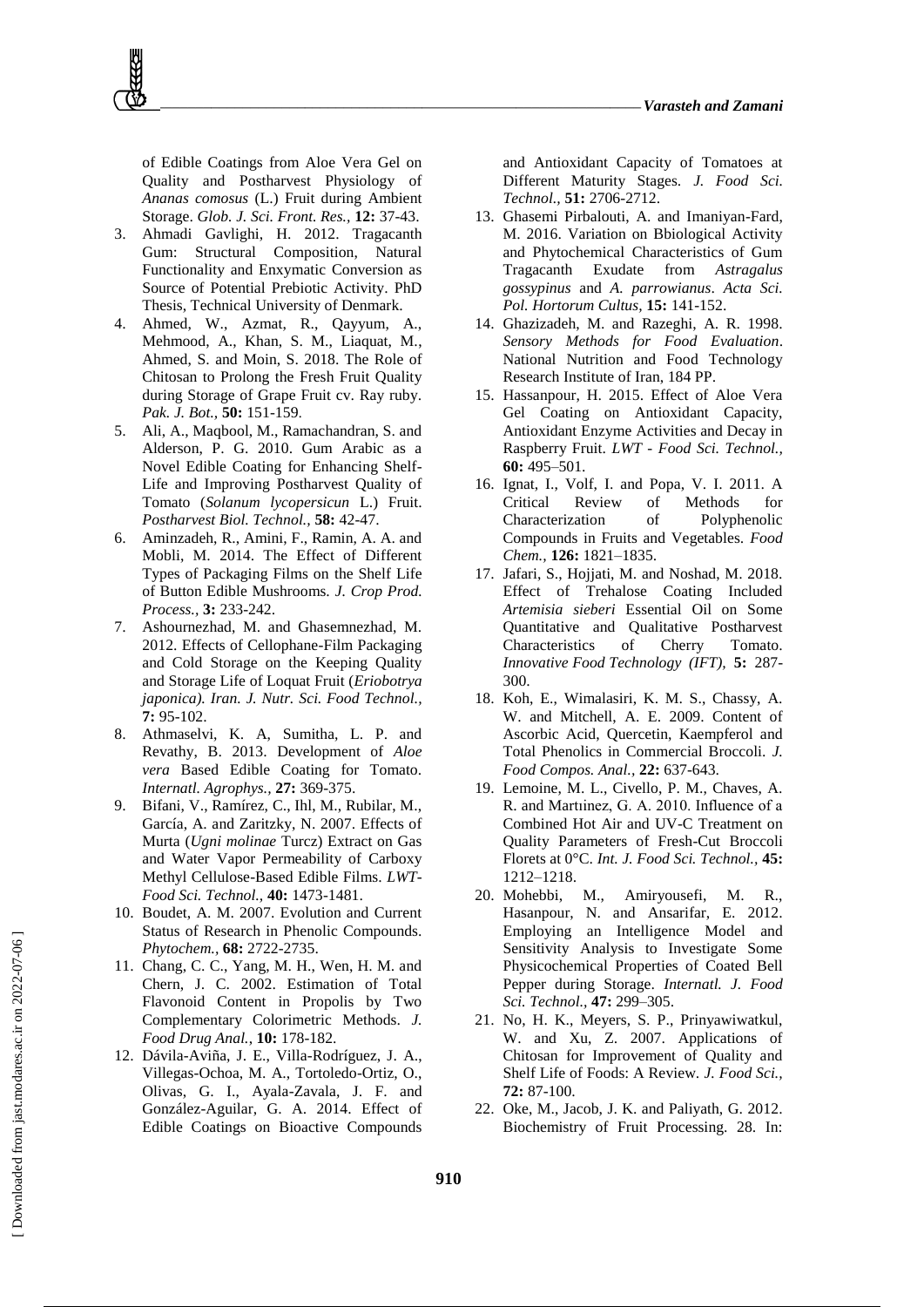*Broccoli Preservation Using Tragacanth Gum Coating\_\_\_\_\_\_\_\_\_\_\_\_\_\_\_\_\_\_\_\_\_\_\_\_\_\_\_\_\_*

"*Food Biochemistry and Food Processing*", (Eds.): Simpson, B. K., Nollet, L. M. L., Toldra, T., Benjakul, S. and Paliyath, G. 2nd Edition, Wiley-Blackwell, Oxford, UK, PP. 569–583.

- 23. Omoba, O. S. and Onyekwere, U. 2016. Postharvest Physicochemical Properties of Cucumber Fruits (*Cucumber sativus* L) Treated with Chitosan-Lemon Grass Extracts under Different Storage Durations. *Afr. J. Biotechnol.,* **15:** 2758-2766.
- 24. Ozturk, I., Sagdic, O., Yalcin, H., Capar, T. D. and Asyali. M. H. 2016. The Effects of Packaging Type on the Quality Characteristics of Fresh Raw Pistachios (*Pistacia vera* L.) during the Storage. *LWT-Food Sci. Technol.,* **65:** 457-463.
- 25. Pathare, P. B., Opara, U. L. and Al-Said, F. A. J. 2013. Colour Measurement and Analysis in Fresh and Processed Foods: A Review. *Food Bioproc. Technol.,* **6:** 36-60.
- 26. Petriccione, M., Mastrobuoni, F., Pasquariello, M. S., Zampella, L., Nobis, E., Capriolo, G. and Scortichini, M. 2015. Effect of Chitosan Coating on the Postharvest Quality and Antioxidant Enzyme System Response of Strawberry Fruit during Cold Storage. *Foods,* **4:** 501- 523.
- 27. Raghav, P. K., Agarwal, N. and Saini, M. 2016. Edible Coating of Fruits and Vegetable: A Review. *Internatl. J. Sci. Res. Mod. Educ.,* **1:** 188-204.
- 28. Rivera, J. R. E., Stone, M. B., Stushnoff, C., Pilon-Smits, E. and Kendall, P. A. 2006. Effects of Ascorbic Acid Applied by Two Hydrocooling Methods on Physical and Chemical Properties of Green Leaf Lettuce Stored at 5◦C. *J. Food Sci.,* **71:** 270–276.
- 29. Robert, D. H. 2005. A Comparison of Ethane, Ethylene and CO<sub>2</sub> Peel Permeance

for Fruit with Different Coatings. *Postharvest Biol. Technol.,* **37:** 56-64.

- 30. Shivashankara, K. S., Sobe, S. I., Alhaq, M. I., Takenaka, M. and Shina, T. 2004. Fruit Antioxidant Activity, Ascorbic Acid, Total Phenol, Quercitin, and Carotene of Irwin Mango Fruits Stored at Low-Temperature after High Electric Field Treatment. *J. Agric. Food Chem.,* **52:** 1281-86.
- 31. Slinkard, K. and Singleton, V. L. 1977. Total Phenol Analysis: Automation and Comparison with Mmanual Methods. *Am. J. Enol. Viticult.,* **28:** 49-55.
- 32. Tabatabaei, R., Ebrahimian, A. and Hashemi, S. J. 2016. Investigation on the Effect of Temperature, Packaging Material and Modified Atmosphere on the Quality of Tomato. *J. Food Sci. Technol.,* **13:** 1-13.
- 33. Takahashi, T. and Kakehi, J. I. 2010. Polyamine: Ubiquitous Placations with Unique Roles in Growth and Stress Responses. *Ann. Bot.*, **105:** 1-6.
- 34. Varasteh, F., Arzani, K., Barzegar, M. and Zamani, Z. 2017. Pomegranate (*Punica granatum* L.) Fruit Storability Improvement Using Pre-Storage Chitosan Coating Technique. *J. Agricult. Sci. Technol.,* **19:** 389-400.
- 35. Varasteh, F., Arzani, K., Barzegar, M. and Zamani, Z. 2012. Changes in Anthocyanins in Arils of Chitosan-Coated Pomegranate (*Punica granatum* L. cv. Rabbab-e-Neyriz) Fruit during Cold Storage. *Food Chem.,* **130:** 267–272.
- 36. Yaman, O. and Bayoindirli, L. 2002. Effects of an Edible Coating and Cold Storage on Shelf-Life and Quality of Cherries. *LWT - Food Sci. Technol.,* **35:** 146-150.
- 37. Yu, Y.W. and Ren, Y. Z. 2013. Effect of Chitosan Coating on Preserving Character of Post-Harvest Fruit and Vegetable: A Review. *J. Food Proc. Technol.,* **4:** 1-3.